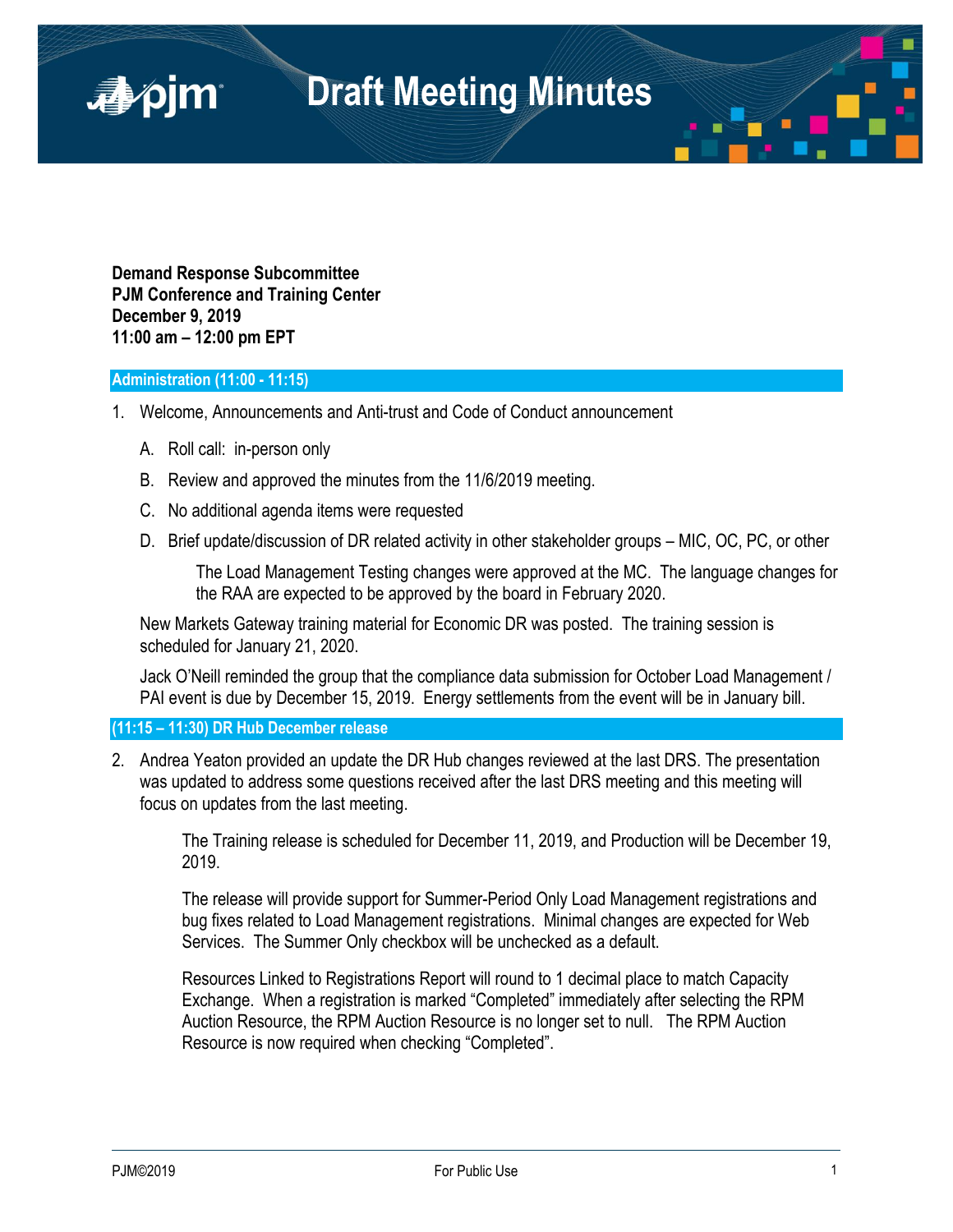

# **(11:30 – 11:40) Update on Load Management dispatch lessons learned**

3. Jack O'Neill reviewed a list of enhancements identified after the October 2<sup>nd</sup> Load Management event. This list augments items already identified in "A Review of the October 2019 Performance Assessment Event" and is focused on DR specific items.

The DR Hub web service notification worked well. Emergency Procedures postings of the actual start of the PAI event was misinterpreted by a few members. PJM is looking at ways to make Emergency Procedures more clear on the exact start time of a PAI event.

PJM is investigating how to streamline communication channels for questions for events.

The group was informed that Emergency Action Areas (EAA) do not have to be contiguous.

# **(11:40 – 12:00) DRS year end summary and thoughts for next year**

4. Pete Langbein provided a summary of 2019 DRS activity and solicited suggestions for items for next year.

Some interest was expressed in investigating the dispatching of DR resources on a nodal level. It was suggested that DR pays for transmission service, so stakeholders might need to consider additional compensation for being dispatched to mitigate a transmission constraint.

It was asked that PJM look at historic economic DR participation over multiple years and provide the information to the group.

Interest was expressed in investigating potential tools to determine if a customer is within the PJM footprint (mainly for muni/co-op). PJM indicated the CSP should reach out to EDC/muni or PJM for clarification, as necessary.

# **Future Agenda Items**

Participants will have the opportunity to request the addition of any new item(s) to the agenda of a future meeting.

# **Future Meeting Dates**

| Monday<br>Monday<br>Monday<br>Monday<br>Monday<br>Thursday<br>Thursday<br>Monday<br>Thursday | 1/6/2020<br>2/3/2020<br>3/9/2020<br>4/13/2020<br>5/18/2020<br>6/11/2020<br>7/9/2020<br>8/3/2020<br>9/3/2020 | 1:00 pm $-$ 4:00 pm<br>$9:00$ am $-12:00$ pm<br>1:00 pm $-$ 4:00 pm<br>1:00 pm $-$ 4:00 pm<br>1:00 pm $-$ 4:00 pm<br>1:00 pm $-$ 4:00 pm<br>1:00 pm $-$ 4:00 pm<br>$9:00$ am $-12:00$ pm<br>1:00 pm $-$ 4:00 pm |
|----------------------------------------------------------------------------------------------|-------------------------------------------------------------------------------------------------------------|-----------------------------------------------------------------------------------------------------------------------------------------------------------------------------------------------------------------|
| Monday                                                                                       | 10/5/2020                                                                                                   | 1:00 pm $-$ 4:00 pm                                                                                                                                                                                             |
| Monday                                                                                       | 11/2/2020                                                                                                   | $9:00$ am $-12:00$ pm                                                                                                                                                                                           |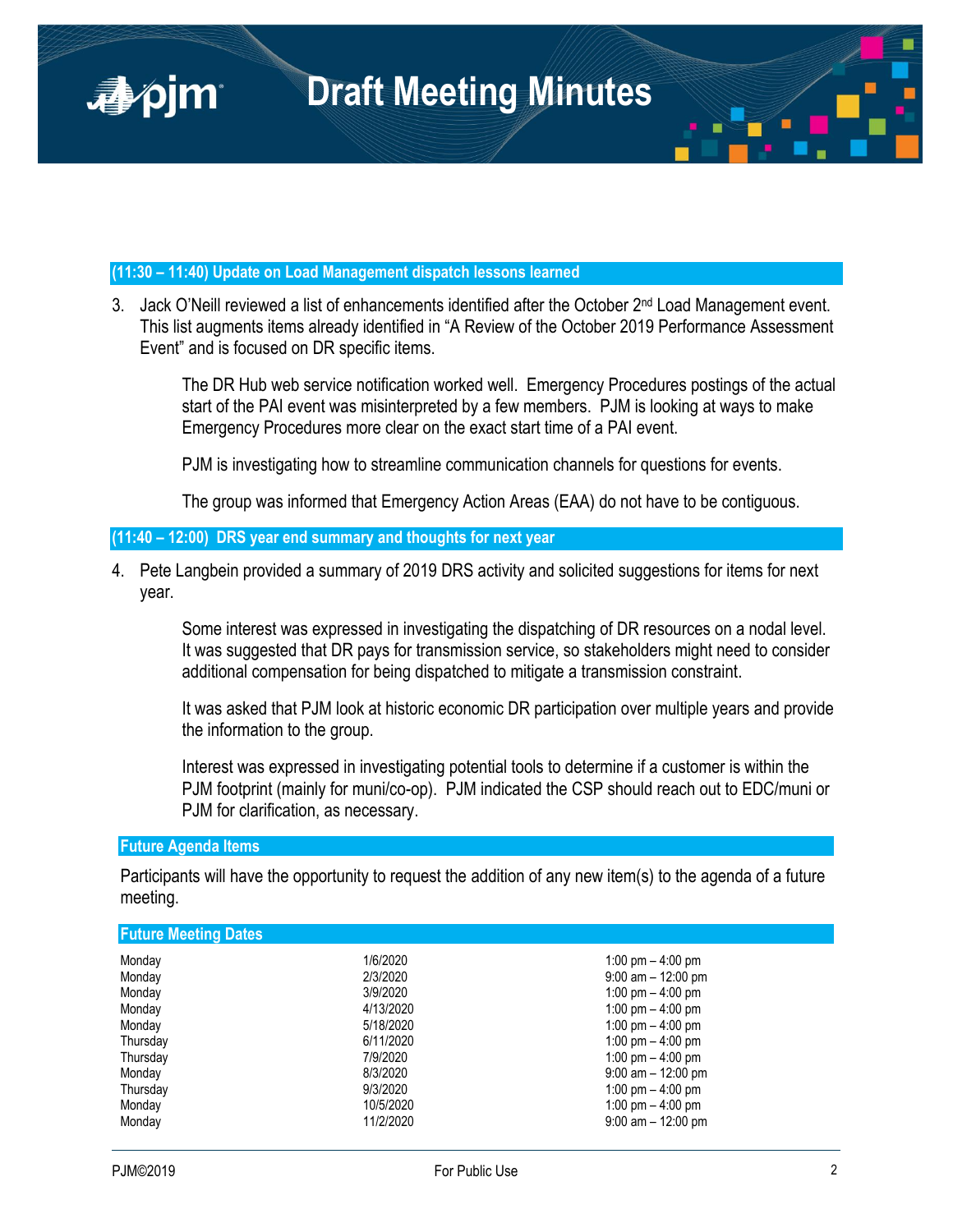| Thursday            | 12/3/2020     | 1:00 pm $-$ 4:00 pm                 |                       |
|---------------------|---------------|-------------------------------------|-----------------------|
| Author: Jack Thomas |               |                                     |                       |
| Langbein (Chair)    | Pete          | PJM Interconnection,<br><b>LLC</b>  | Not Applicable        |
| Thomas (Secretary)  | Jack          | PJM Interconnection,<br><b>LLC</b>  | Not Applicable        |
| Foladare            | Kenneth       | Tangibl                             | Not Applicable        |
| Kogut               | George        | New York Power<br>Authority         | <b>Other Supplier</b> |
| Long                | Glenn         | PJM Interconnection,<br><b>LLC</b>  | Not Applicable        |
| Marzewski           | <b>Skyler</b> | Monitoring Analytics,<br><b>LLC</b> | Not Applicable        |
| McAnany             | James         | PJM Interconnection,<br><b>LLC</b>  | Not Applicable        |
| Nyemko              | Masha         | PJM Interconnection,<br>LLC.        | Not Applicable        |
| O'Neill             | Jack          | PJM Interconnection,<br>LLC         | Not Applicable        |
| Sweeney             | Rory          | <b>GT Power Group</b>               | Not Applicable        |
| Yeaton              | Andrea        | PJM Interconnection,<br><b>LLC</b>  | Not Applicable        |

# **In Attendance via WebEx / Teleconference**

| Ainspan       | Malcolm      | <b>Energy Curtailment</b>   | <b>Other Supplier</b>       |
|---------------|--------------|-----------------------------|-----------------------------|
|               |              | Specialists, Inc.           |                             |
| Anthony       | Jason        | KORenergy, Ltd.             | Other Supplier              |
| <b>Brooks</b> | Royce        | <b>ODEC</b>                 | <b>Electric Distributor</b> |
| Campbell      | <b>Bruce</b> | EnergyConnect, Inc.         | Other Supplier              |
| D'Alessandris | Lou          | FirstEnergy Solutions Corp. | <b>Transmission Owner</b>   |
| Dugan         | Chuck        | <b>East Kentucky Power</b>  | <b>Transmission Owner</b>   |
|               |              | Cooperative, Inc.           |                             |
| Durinsky      | Mike         | FirstEnergy Solutions Corp. | <b>Transmission Owner</b>   |
| Ehrichs       | Lisa         | <b>Duke Energy Business</b> | <b>Generation Owner</b>     |
|               |              | Services LLC                |                             |
| Feldman       | <b>Brett</b> | Navigant Consulting, Inc.   | Not Applicable              |
| Fiano         | Anna         | KeyTex Energy, LLC          | Other Supplier              |
| Filomena      | Guy          | <b>Customized Energy</b>    | Not Applicable              |
|               |              | Solutions, Ltd.             |                             |
| Gahimer       | Michael      | IN Office of Utility        | <b>End User Customer</b>    |
|               |              | <b>Consumer Counselor</b>   |                             |

apjm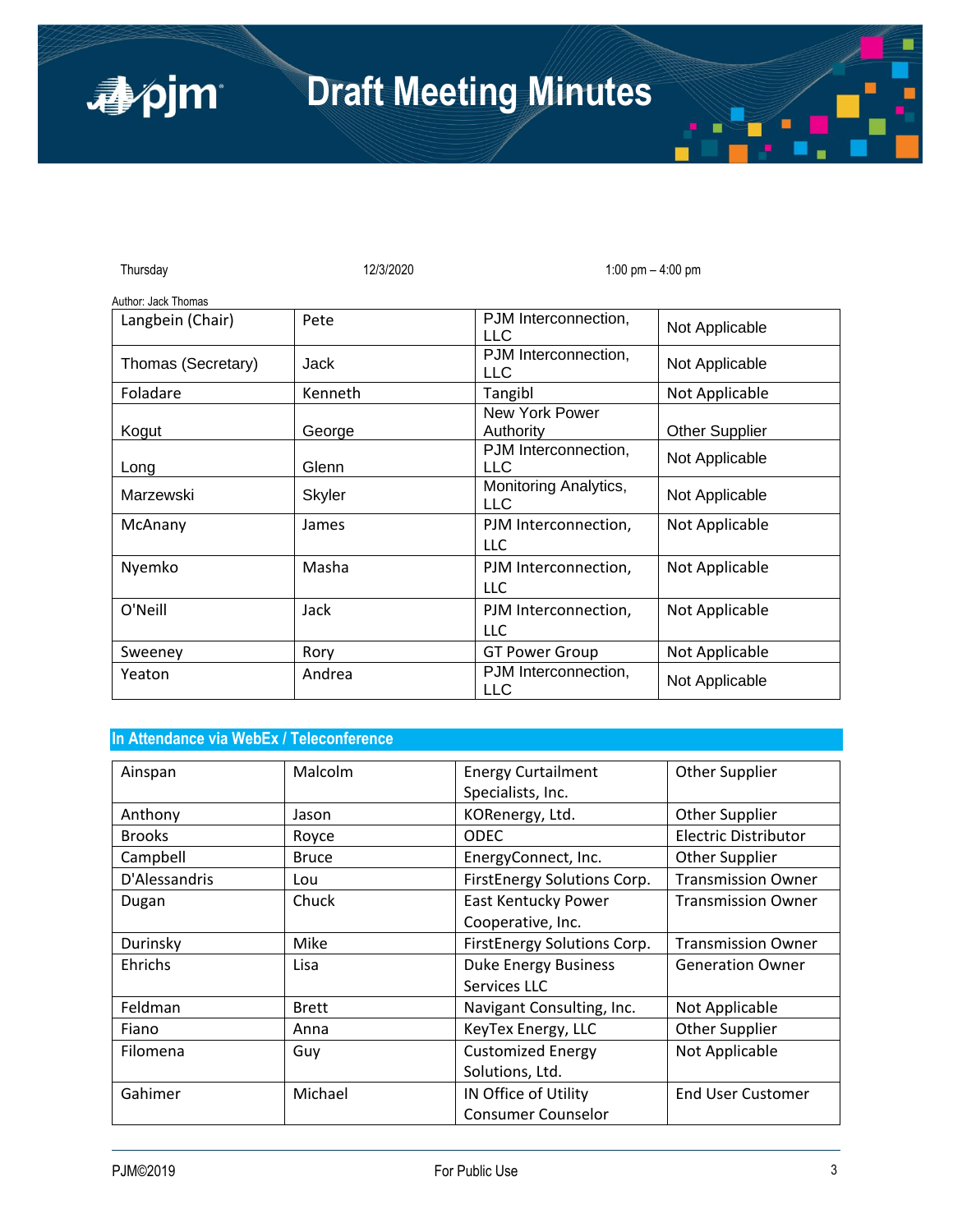| Guntle   | Vince        | <b>UGI Development Company</b>     | <b>Generation Owner</b>     |
|----------|--------------|------------------------------------|-----------------------------|
| Horning  | Lynn Marie   | <b>Customized Energy</b>           | Not Applicable              |
|          |              | Solutions, Ltd.                    |                             |
| Hyzinski | Tom          | <b>GT Power Group</b>              | Not Applicable              |
| Kauffman | <b>Brian</b> | EnerNOC, Inc.                      | Other Supplier              |
| Kirk     | Ryan         | Appalachian Power                  | <b>Transmission Owner</b>   |
|          |              | Company                            |                             |
| Lowrey   | David        | <b>CLEAResult</b>                  | Not Applicable              |
| Mabry    | David        | McNees Wallace & Nurick            | Not Applicable              |
|          |              | <b>LLC</b>                         |                             |
| McDaniel | John         | <b>Baltimore Gas and Electric</b>  | <b>Transmission Owner</b>   |
|          |              | Company                            |                             |
| Midgley  | Sharon       | <b>Exelon Business Services</b>    | <b>Transmission Owner</b>   |
|          |              | Company, LLC                       |                             |
| Miller   | John         | Commonwealth Edison                | <b>Transmission Owner</b>   |
|          |              | Company                            |                             |
| Ondayko  | <b>Brock</b> | Appalachain Power                  | <b>Transmission Owner</b>   |
|          |              | Company                            |                             |
| Philip   | Rich         | <b>Duke Energy Business</b>        | <b>Transmission Owner</b>   |
|          |              | Services LLC                       |                             |
| Pisarcik | David        | <b>Customized Energy</b>           | Not Applicable              |
|          |              | Solutions, Ltd.                    |                             |
| Sasser   | Jonathan     | <b>Customized Energy</b>           | Not Applicable              |
|          |              | Solutions, Ltd.*                   |                             |
| Sturgeon | John         | Duke Energy Carolinas, LLC         | Other Supplier              |
| Swalwell | <b>Brad</b>  | <b>Tangent Energy Solutions,</b>   | Other Supplier              |
|          |              | Inc.                               |                             |
| Vargo    | Daniel       | <b>Allegheny Electric</b>          | <b>Electric Distributor</b> |
|          |              | Cooperative, Inc.                  |                             |
| Wehnes   | Kathleen     | Maryland.gov                       | Not Applicable              |
| Willey   | Amy          | Delaware.gov                       | Not Applicable              |
| Wilmoth  | Emily        | Dominion Virginia Power            | Not Applicable              |
| Winkler  | Eric         | Winkler Energy Consulting          | Not Applicable              |
| York     | Amy          | <b>McNees Wallace &amp; Nurick</b> | Not Applicable              |
| Zhao     | Ji (Jenny)   | Appalachian Power                  | <b>Transmission Owner</b>   |
|          |              | Company                            |                             |

### **Antitrust:**

apjm

You may not discuss any topics that violate, or that might appear to violate, the antitrust laws including but not limited to agreements between or among competitors regarding prices, bid and offer practices, availability of service, product design, terms of sale, division of markets, allocation of customers or any other activity that might unreasonably restrain competition. If any of these items are discussed the chair will re-direct the conversation. If the conversation still persists, parties will be asked to leave the meeting or the meeting will be adjourned.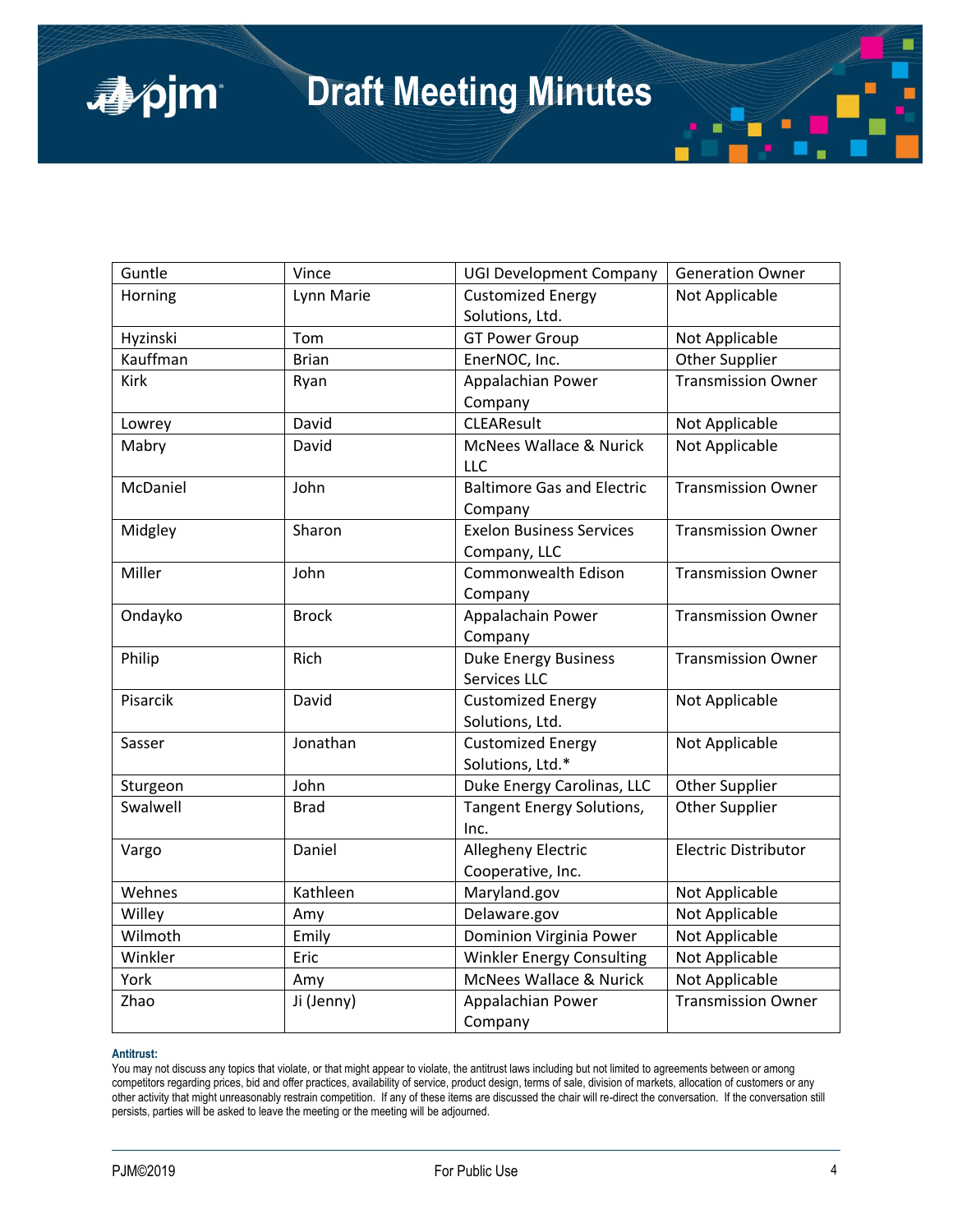

### **Code of Conduct:**

As a mandatory condition of attendance at today's meeting, attendees agree to adhere to the PJM Code of Conduct as detailed in PJM Manual M-34 section 4.5, including, but not limited to, participants' responsibilities and rules regarding the dissemination of meeting discussion and materials.